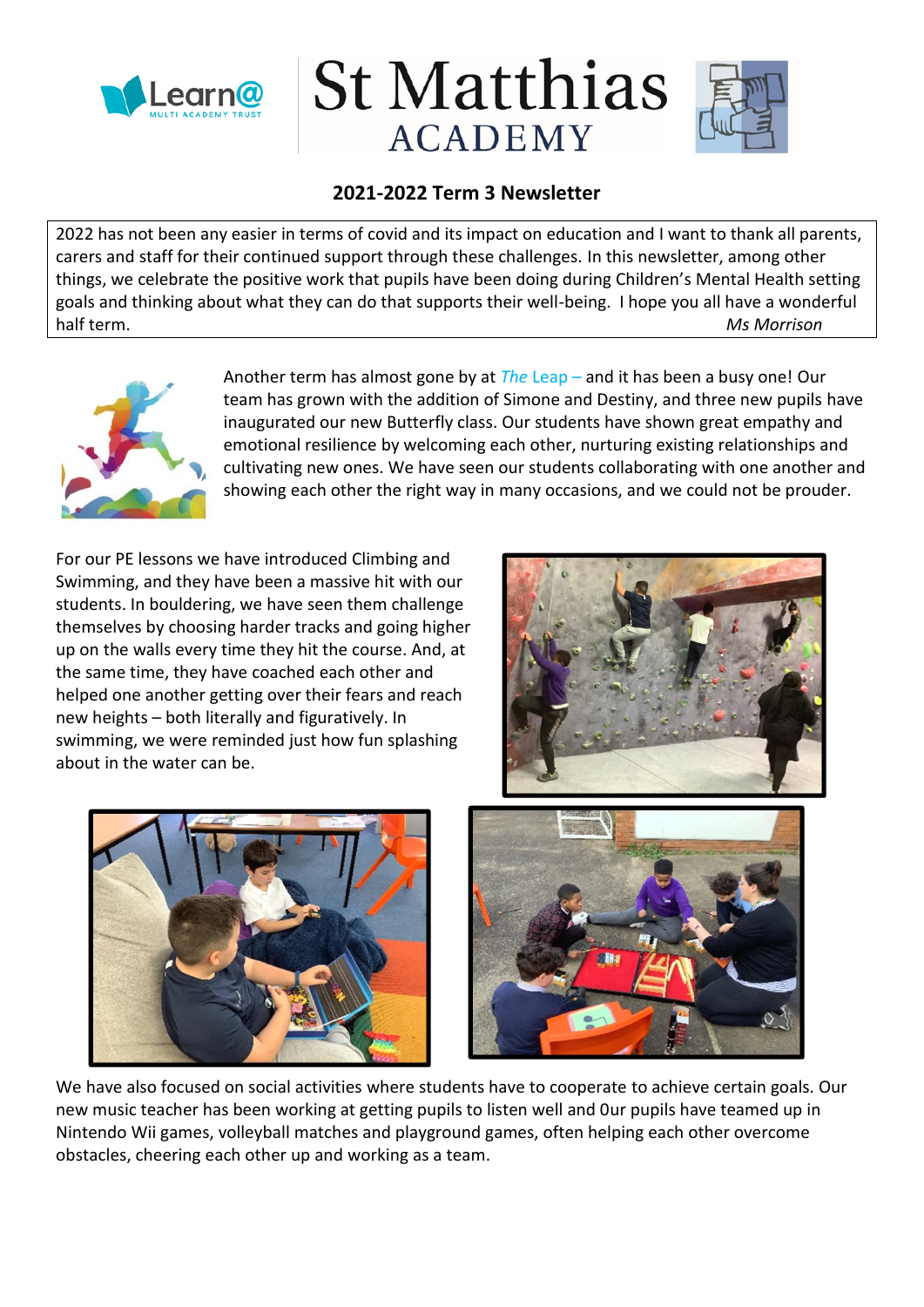## **Fishponds News**

Wednesday 9<sup>th</sup> February was Parents' Evening at our Fishponds site. It was really nice to see so many parents and pupils attend and to be able to convey lots of positive news from the classrooms. Feedback from families who attended was positive and one mum said: "I've seen such a change in xxxx since she's been with you. You're doing an amazing job." It is also an opportunity for parents to suggest ways we can improve and if you have any ideas, please contact Ms Morrison or Mr Quinn.



Our GCSE students sat their mock exams this term and did really well to cope with exams in all their subjects. On the first day of the exams Mr Quinn, Exams Officer, commented that it was the best group he had ever seen at St Matthias. Although not every candidate completed every exam, they all tried their hardest throughout. Teachers understand that exams can be stressful and if any pupils are struggling, they just need to speak to their tutor or Mr Quinn for support.



In English this term students have been exploring current affairs through the novel The Breadwinner. Set in Afghanistan, this novel helps pupils develop a deeper understanding of the challenges facing refugees and helps nurture the British Values of respect and tolerance. RH has written an excellent piece of work on how the writer created tension when the Taliban were coming to the main character's house in The Breadwinner.

### **Don't forget it's World Book Day on 3rd March.**





GCSE pupils have continued to work hard towards their exams in June and are honing their skills through plenty of practice. It is reassuring to see pupils' work improve over time and to see them gain confidence week on week.



During Children's mental health week, staff and pupils worked together to create this amazing display that celebrates mental health and well-being. We are talking all week about our goals, how to manage our emotions and what practical things we can do to help us stay well. Posters and information around the school signpost pupils to websites and organisations that they can contact if they need support. This links well with the focus for safer internet day which explored healthy online relationships.





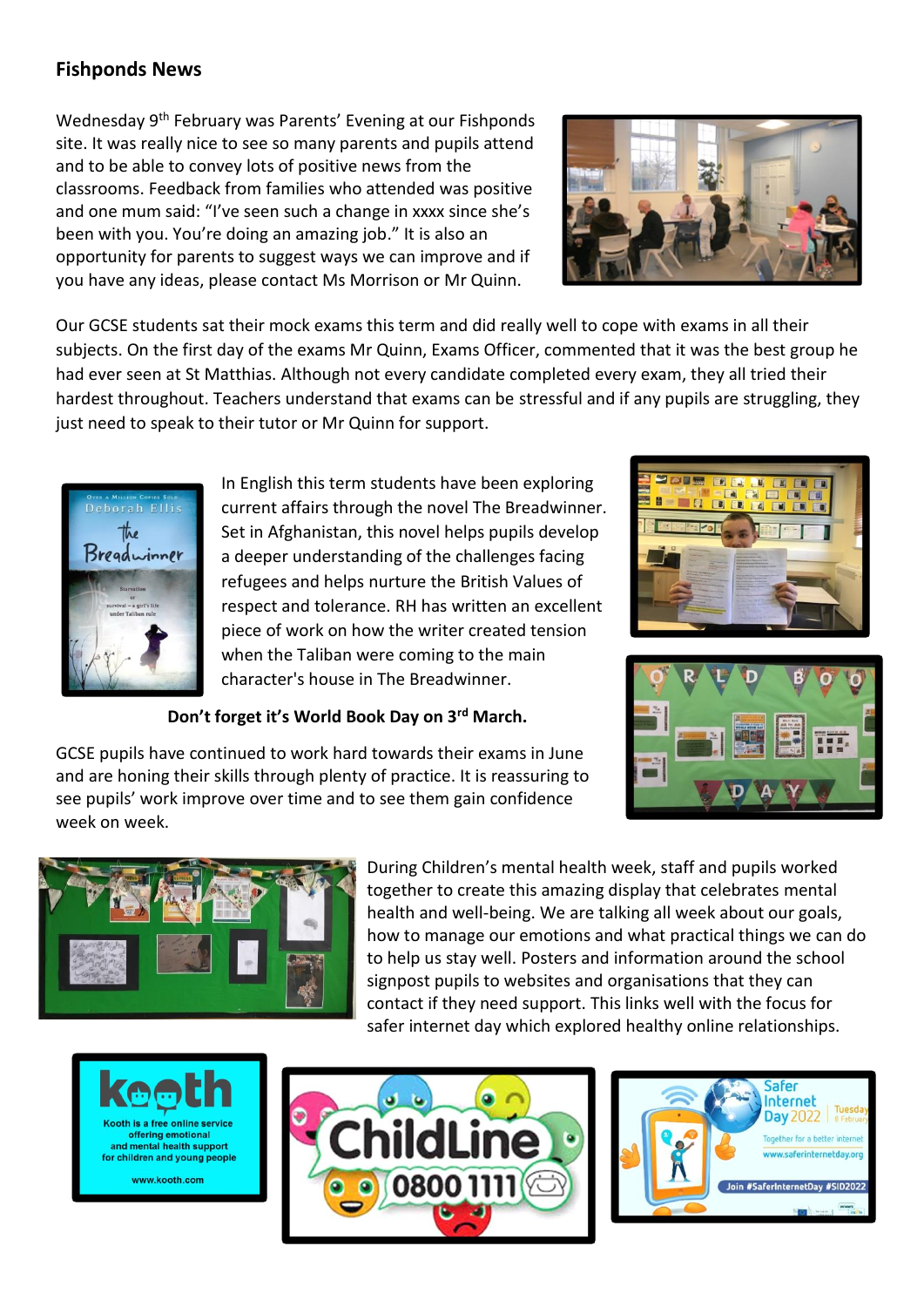#### **Brentry Bulletin**



In English we've been working our way through this term's novel Private Peaceful. It's been fantastic to see pupils grow in confidence and become more comfortable reading in class. This classic story has also allowed our pupils to explore the rich history of WW1 and produce their own pieces of fiction. Over the past week Brentry has been gearing up for world book day next term with a host of new competitions and opportunities to get stuck into a good book.



This term in Art students have been focussing on celebrations and festivals in different cultures. We have enjoyed learning about African masks, there were some worried faces when we learnt that real human hair is sometimes used in them! Everyone has got really stuck in working with clay to produce an African styled mask of their design.

The DT room is nearing completion and we are waiting on tools and materials so that we can get to doing some hands-on practical projects which will really suit students at Brentry. Who knows - maybe we'll find the next James Dyson.

Rumours of a MAT tournament later in the year has sparked an interesting in football and playing as a team with break and lunch times hosting some tense matches.

As things slowly get back to normal, we've been able to organise off site rewards trips and over the past few weeks pupils have also been working towards a go karting trip and we've also broadened our selection of WOW options to include a new on-site music programme.





**And finally, a huge THANK YOU to Mrs Price and the team who have worked tirelessly to keep the site open this term.**